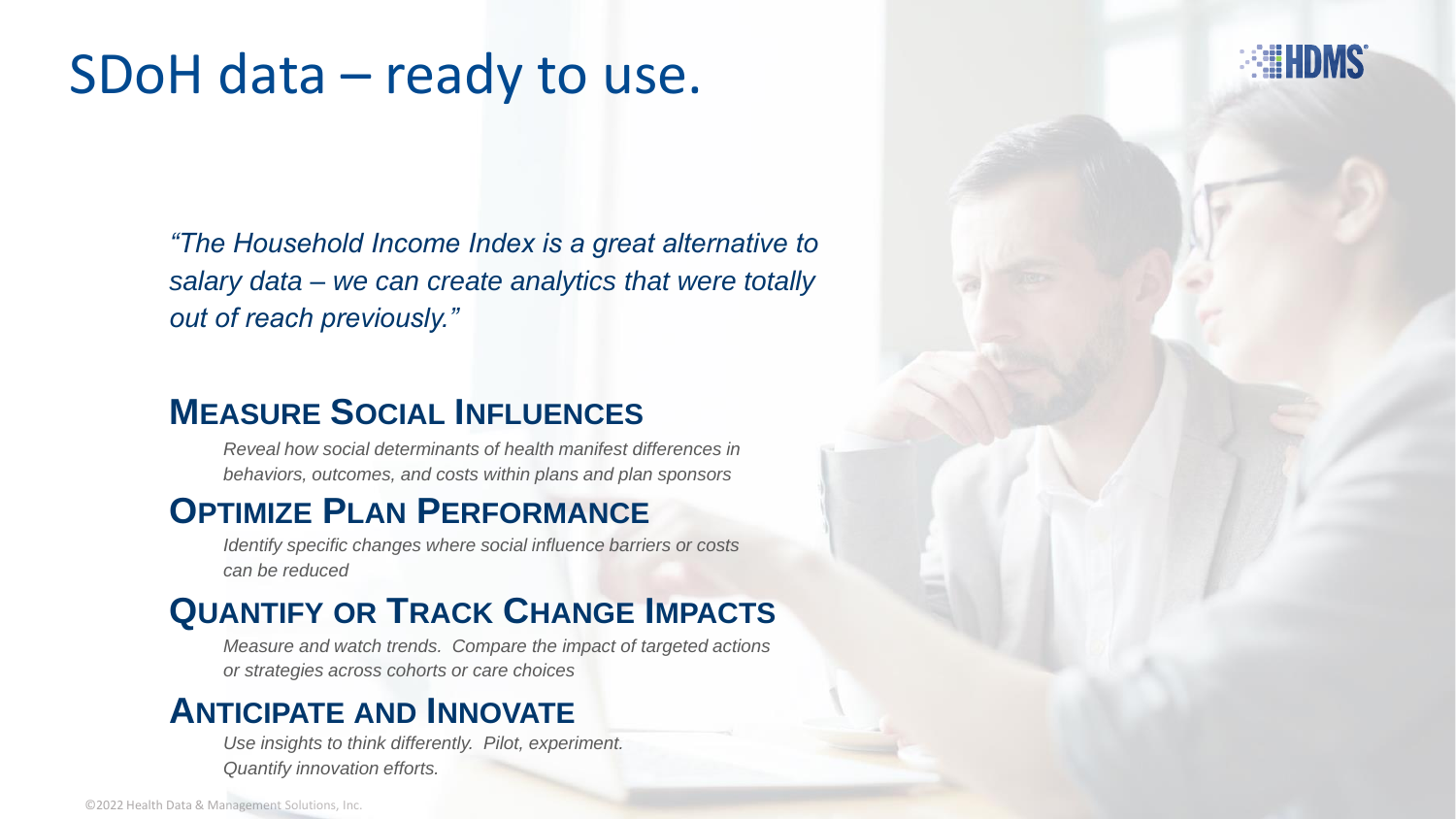

# What can organizations do with SDoH analytics?

Take a look at what some organizations are looking at, finding, and doing.

Organizational results and insights will vary across each population.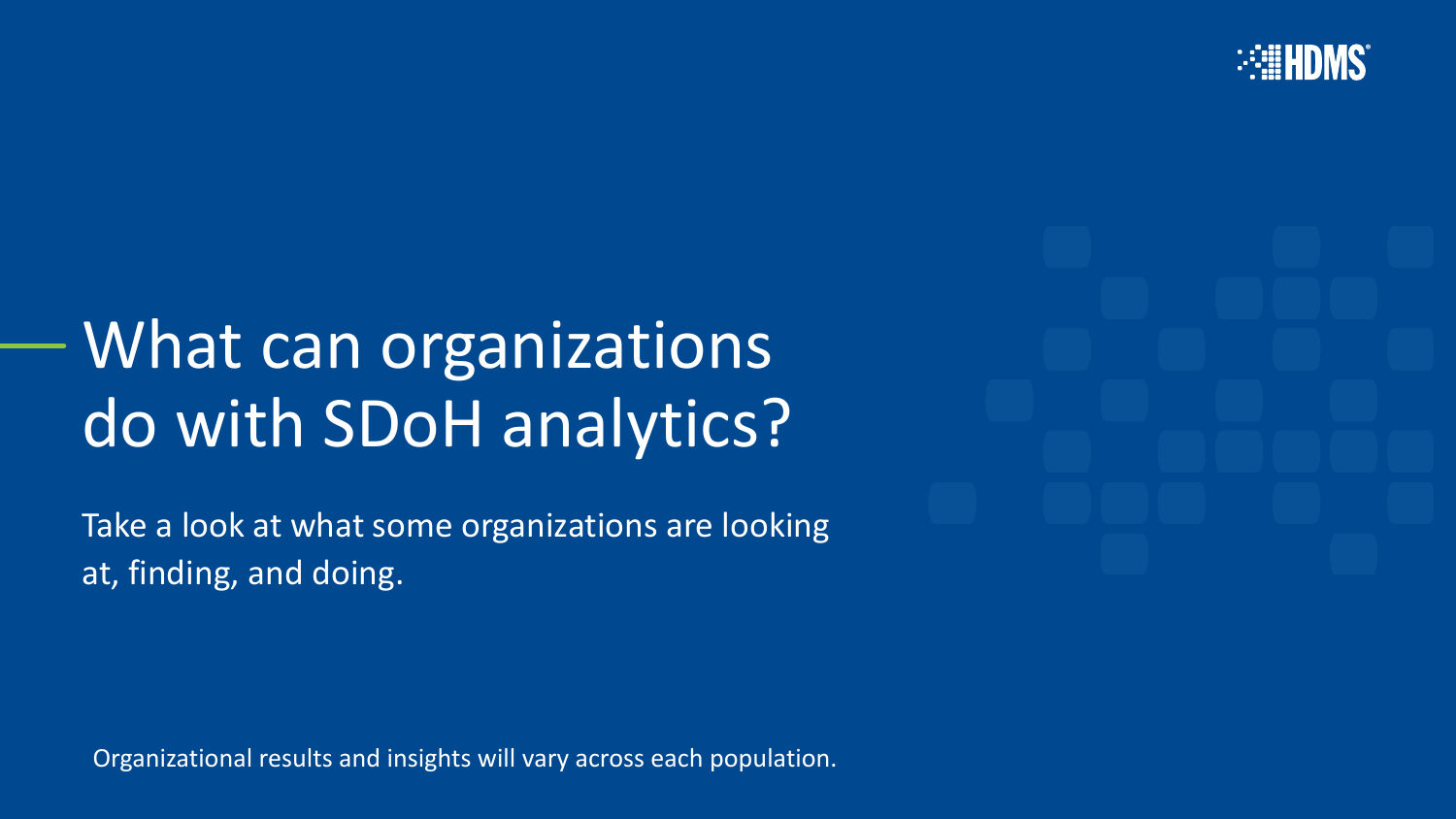### **Annual Reviews**

*just got a whole lot better*

**COMPARE** program results using the socioeconomic index.

**REVIEW** cost, outcomes, and engagement metrics using enhanced SDoH demographic insights.

**STEER** the conversation with numbers. Introduce plan design evolutions that remove barriers, increase engagement, lower costs.



#### *This year, Allen's key account visits had a new twist.*



**Analyze SDoH: Socio-economic Index**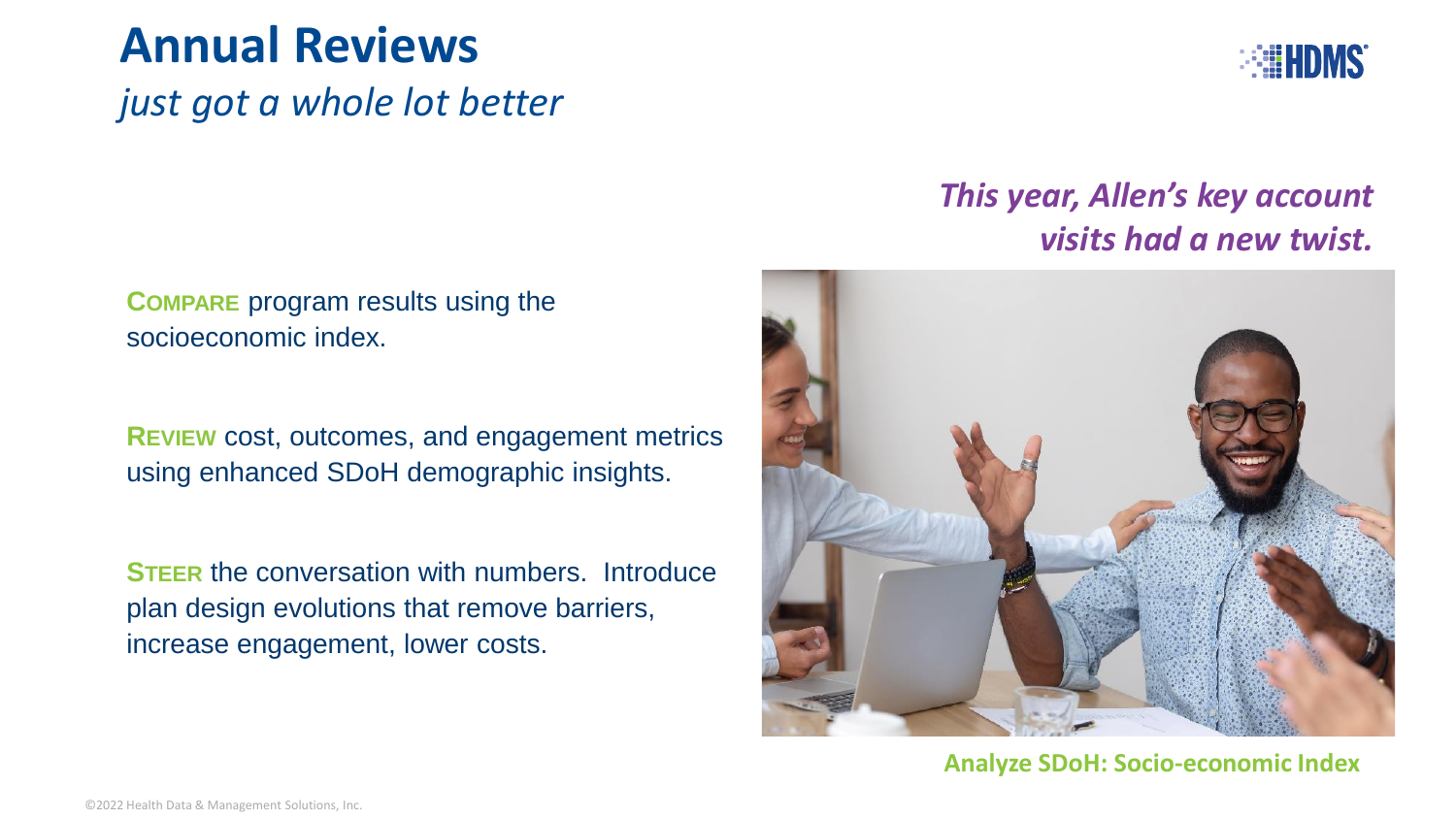# **Serving Communities**



#### *Has a new lens*

#### *This neighborhood now has a multi-purpose trail.*

**TARGET** geographies with high obesity and 1+ co-morbidities, coupled with a high physical activity index, for digital solutions.

*Activate! These communities have great existing resources to be active outdoors.* 

**INVEST** in geographies with high membership concentrations and low physical activity indexes.

*Build! These communities may need a place for members to get active, safely.* 

*Partner! Do large plan sponsors have facilities that can host community activities?* 



#### **Analyze SDoH: Physical Activity Index**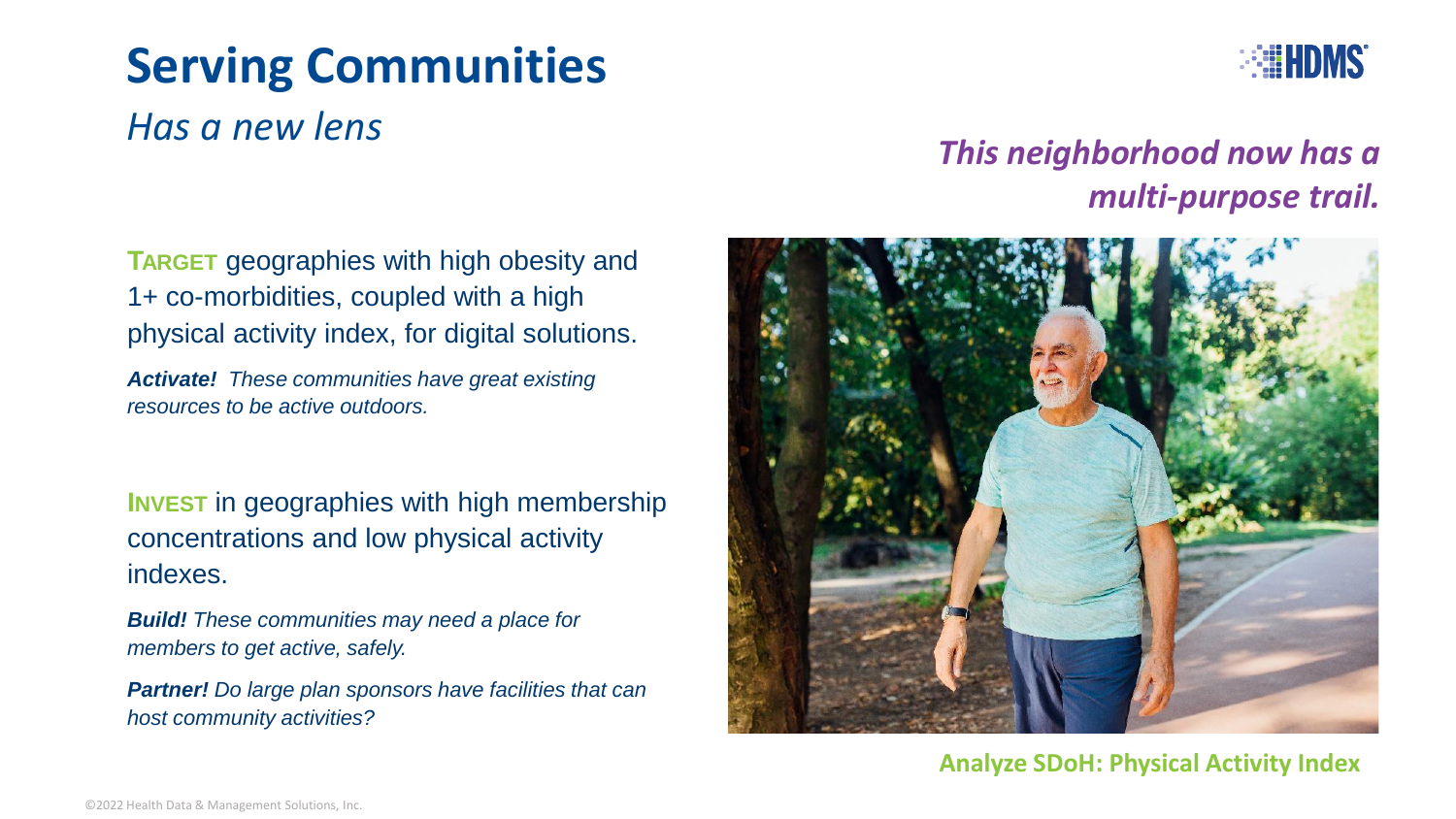# Better than you even imagined. *Combine multiple SDoH indices for detailed insights*

Week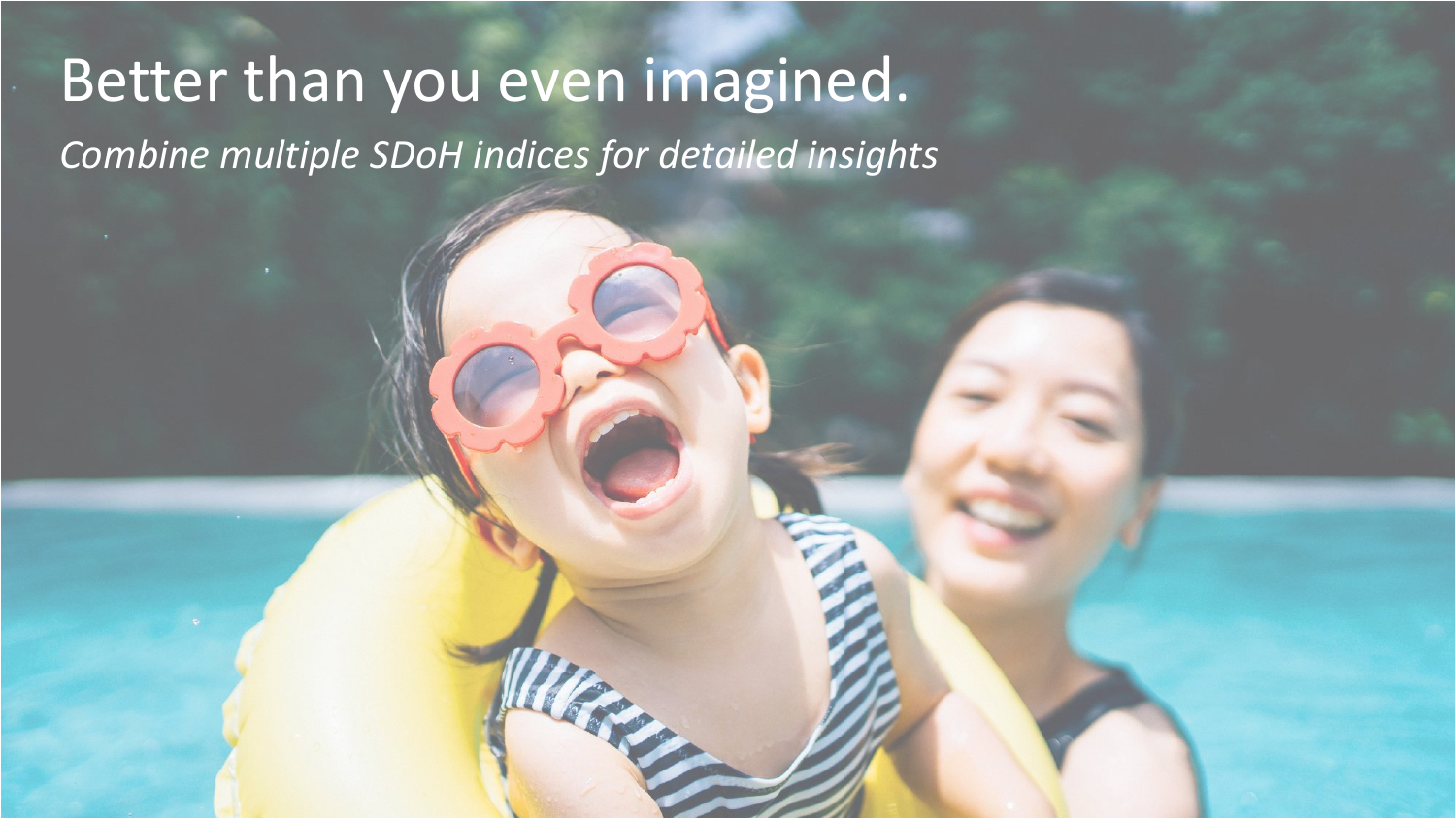# **Dig into Health Equity**

#### *Innovate for Members, in context*

**ERIE HDMS** 

**MENTAL HEALTH CARE** Many members have a mental health condition AND 1+ other medical conditions. A carrier found regions where members with low Socioeconomic **and** Employment indices showed lower rates of care sought for mental health conditions.

*Identify barriers! Investigate network for geographic reach, virtual care options, cultural sensitivity, cost influences.* 

#### **DESIGN A COMMUNITY-ORIENTED PLAN** for local needs.

*Pilot Plan Designs!* Test hypotheses for mental health services measurably: eliminate referrals? increase network? remove of out-ofpocket expenses? include 2 visits as part of maternity care program?

*Metrics sell! Show plan sponsors cost benefits from new programs. Show their population distribution across SDoH bands.*

#### *These members have a plan that works for them.*



**Analyze SDoH: Socioeconomic Index and Employment Index**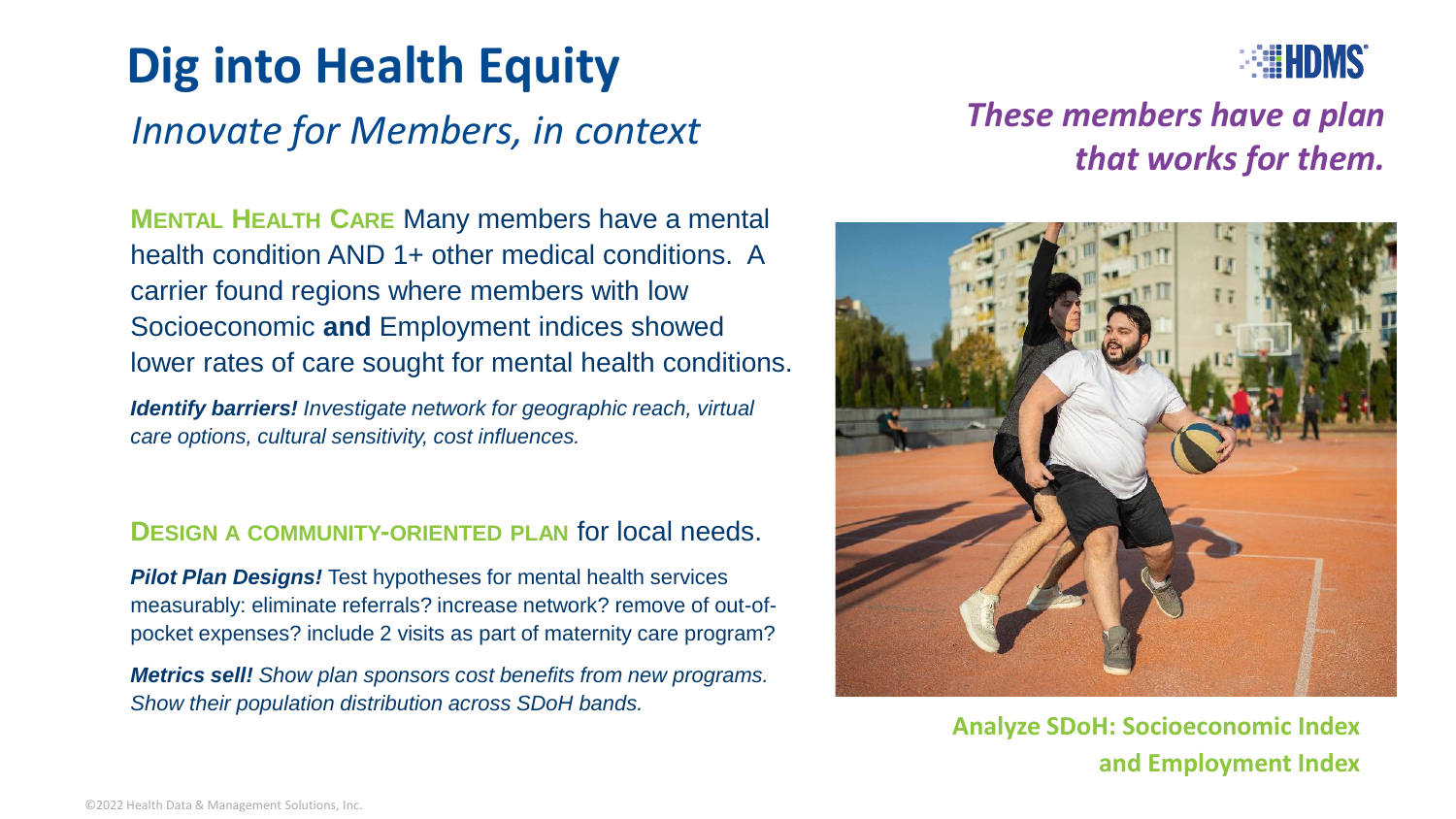#### **What's special about HDMS's SDoH approach?**

- **Seven SDoH indices** offer deeper insights<br> **Forward**
- ‒ **Member-level data** gives endless analytic options
- ‒ **Intuitive and simple** SDoH dimensions and measures
- ‒ **Multi-layer** SDoH analytic views across methodologies
- ‒ **Predictive analytic results** by SDoH indices
- **Plan Sponsors act upon SDoH insights with your teams**

# **Dig in and step**

*SDoH Insights Deeper, actionable.*